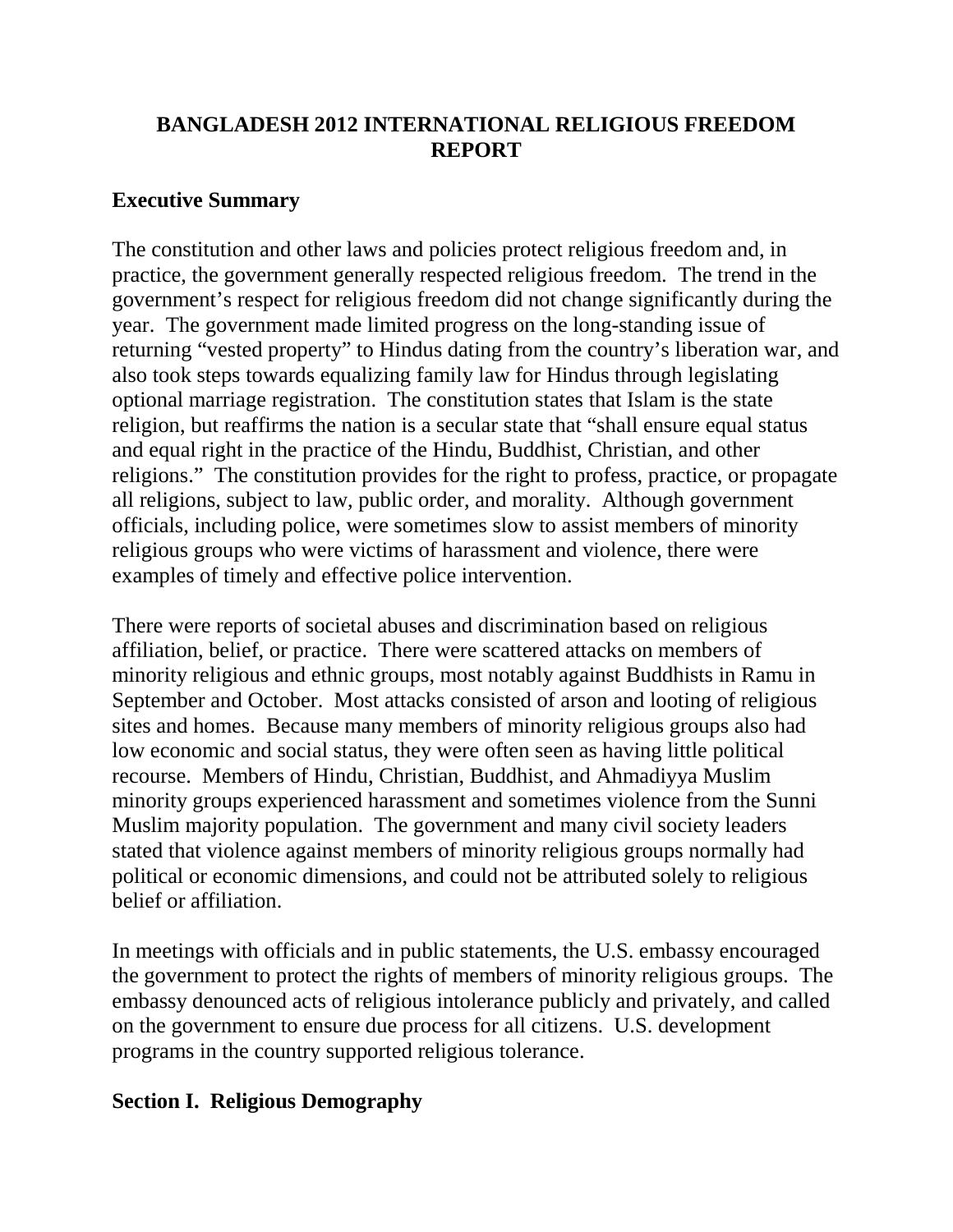According to the 2011 census, Sunni Muslims constitute 90 percent of the population and Hindus make up 9.5 percent of a total population of 152.5 million. The remainder of the population is predominantly Christian (mostly Roman Catholic) and Theravada-Hinayana Buddhist. Ethnic and religious minority groups often overlap and are concentrated in the Chittagong Hill Tracts and northern districts. Buddhists are predominantly found among the indigenous (non-Bengali) populations of the Chittagong Hill Tracts. Bengali and ethnic minority Christians live in communities across the country, concentrating in Barisal City, Gournadi in Barisal District, Baniarchar in Gopalganj, Monipuripara in Dhaka, Christianpara in Mohakhal, Nagori in Gazipur, and Khulna City. There also are small populations of Shia Muslims, Bahais, animists, and Ahmadiyya Muslims. Estimates of their numbers varied from a few thousand to 100,000 adherents per group.

Most noncitizen residents are of Bangladeshi descent and practice Islam. Separately, there are approximately 30,000 registered Rohingya refugees and between 250,000 and 450,000 unregistered Rohingya practicing Islam in the southeast around Cox's Bazar.

### **Section II. Status of Government Respect for Religious Freedom**

### **Legal/Policy Framework**

The constitution and other laws and policies protect religious freedom. The constitution provides for the right to profess, practice, or propagate all religions, subject to law, public order, and morality. While Islam is the state religion, the constitution affirms that the country is a secular state. Family law has separate provisions for Muslims, Hindus, and Christians.

An amendment to the constitution, upheld by the Supreme Court in 2010, bans unions, associations, or parties based on religion. Despite this nominal ban, religious parties continue to play an active role in the country's politics, and authorities do not enforce the ban.

Under the penal code, statements or acts made with a "deliberate and malicious" intent to insult religious sentiments are subject to fines or up to two years in prison. In addition, the Code of Criminal Procedure states, "The government may confiscate all copies of a newspaper if it publishes anything that creates enmity and hatred among the citizens or denigrates religious beliefs."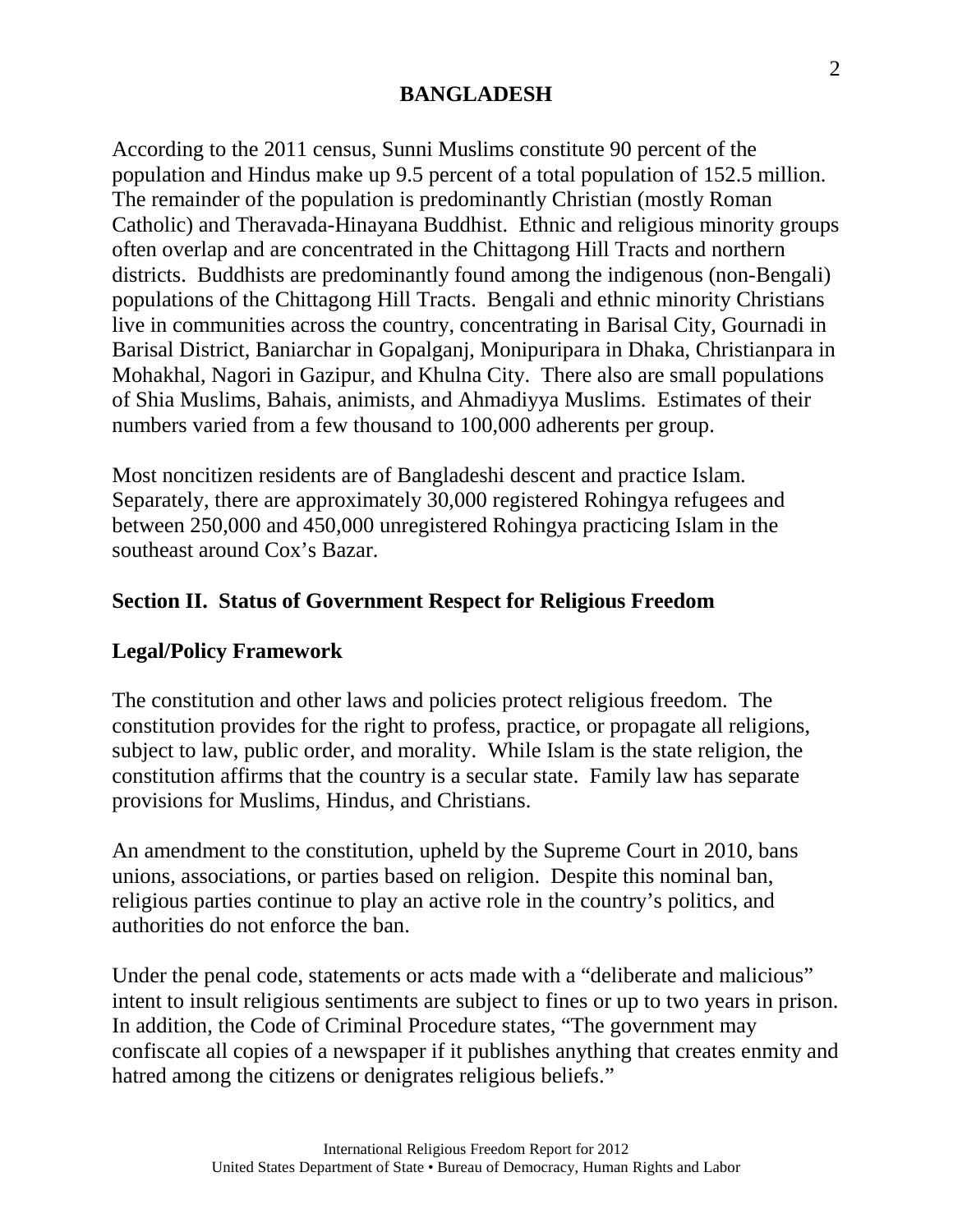Islamic law plays some role in civil matters pertaining to the Muslim community; however, there is no formal implementation of Islamic law, and it is not imposed on non-Muslims. Alternative dispute resolution is available to individuals for settling family arguments and other civil matters not related to land ownership. With the consent of both parties, arbitrators rely on principles found in Islamic law for settling disputes.

Family laws concerning marriage, divorce, and adoption differ slightly depending on the religious beliefs of the persons involved. Muslim and Hindu family laws are codified in the legal system. For example, a Muslim man may marry as many as four wives, although he must get his first wife's signed permission before marrying an additional woman. Society strongly discourages polygamy, and Muslims rarely practice it. A Christian man may marry only one woman. Under Hindu law in the country there are limited provisions for divorce, such as impotency, torture, or madness. Hindu widows can legally remarry, and marriage registration for Hindus is optional. The family law of the religion of the two parties concerned governs their marriage rituals and proceedings; however, marriages also are registered with the state. There are no legal restrictions on marriage between members of different religious groups.

Under the Muslim family ordinance, females inherit less than males, and wives have fewer divorce rights than husbands. Laws provide some protection for women against arbitrary divorce and polygamy without the consent of the first wife, but the protections generally apply only to registered marriages. In rural areas, couples occasionally do not register their marriages. Under the law, a Muslim husband is required to pay his former wife alimony for three months, but the authorities do not always enforce this requirement.

The Hindu Marriage Registration Act, passed on September 18, retains marriage registration as optional but offers additional legal and social protection to Hindus, particularly to safeguard women from financial neglect or abuse.

The Vested Property Act remained in force until 2001, allowing the government to expropriate "enemy" (in practice, Hindu) lands. Over the course of its existence, the government seized approximately 2.6 million acres of land, affecting almost all Hindus in the country. Many Hindus continued efforts to recover land lost under the act. The Vested Properties Return (Amendment) Bill of 2011 obligates the government to publish lists of returnable vested property through gazette notification within 120 days. Subsequently, Hindu leaders submitted applications to reclaim previously seized vested property and requested an extension to prepare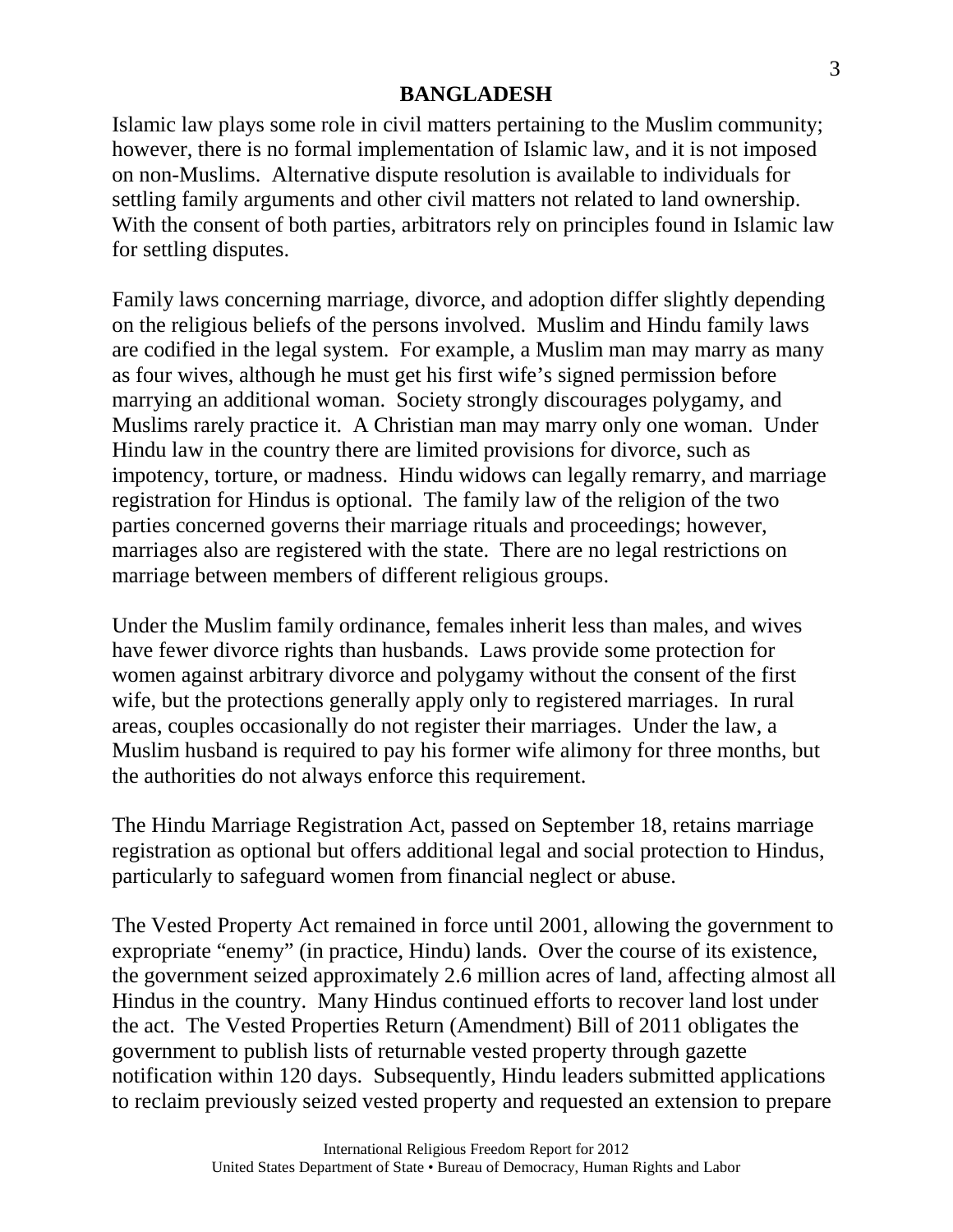further applications. The Vested Property Return (Second Amendment) Act of 2012, passed on September 18, gives an additional 180 days for interested parties to submit applications for adjudication.

The government does not require non-Muslim religious groups to register, but all nongovernmental organizations (NGOs), including religiously affiliated ones, must register with the government's NGO Affairs Bureau if they receive foreign financial assistance for social development projects.

Religious studies are part of the curriculum in government schools. Students attend classes in which their own religious beliefs are taught. Schools with few students from minority religious groups often make arrangements with local churches or temples to hold religious studies classes outside school hours.

There are an estimated 46,000 madrassahs. Approximately 2 percent of primary school students in rural areas attend "Qaumi" madrassahs, independent private madrassahs not regulated by the government, according to a 2009 World Bank study. The same study estimates another 8 percent of primary school students and 19 percent of secondary school students attend "Aliyah" madrassahs, stateregulated private madrassahs teaching a government-approved curriculum. Other primary school students attend "Forkania" madrassahs attached to mosques, and some students in urban areas attend "Cadet" madrassahs, which blend religious and non-religious studies. The rest either attend secular government schools or NGOrun schools, or did not attend school. There are no known government-run Christian, Hindu, or Buddhist schools, although there are private religious schools throughout the country.

The government observes the following religious holidays as national holidays: Eid Milad un-Nabi, Shab-e-Barat, Shab-e-Qadar, Jumatul Wida, Eid Ul Fitr, Eid Ul Azha, Muharram; Krishna Janmashtami; Durga Puja; Buddha Purnima; and Christmas.

## **Government Practices**

There were no reports of abuses of religious freedom. Government institutions and the courts generally protected religious freedom. However, some government practices restricted members of minority religious groups.

There were no legal hiring preferences for government jobs based on religious beliefs. In contrast to previous years, there were no reports of members of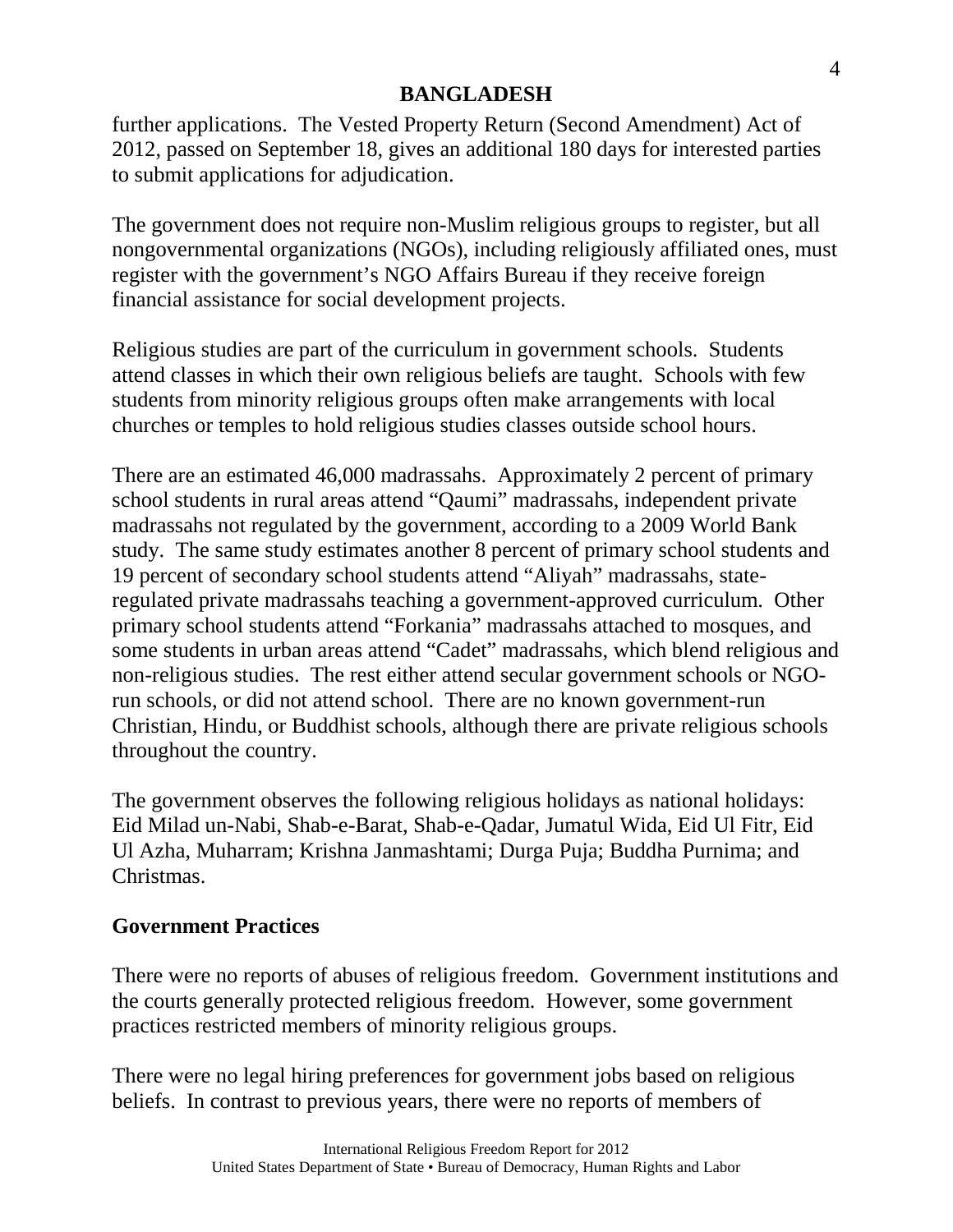minority religious groups being disadvantaged in access to military or government jobs. In the cabinet, five of 51 ministers were non-Muslim, including two Buddhists, two Hindus, and a Christian. While there were numerous members of minority groups in the higher ranks of government, no official statistics existed to determine to what extent the proportion corresponded with their proportion in the population. Although employees were not required to disclose their religious affiliation, it could generally be determined by a person's name.

The government routinely posted law enforcement personnel at religious festivals and events considered at risk of being targets for extremists. Through additional security deployments and public statements, the government promoted the peaceful celebration of Hindu, Christian, Buddhist, and secular Bengali festivals. Durga Puja, Christmas, Easter, Buddha Purnima, and Pohela Boisakh (Bengali New Year) all received government support of this kind.

The government continued to block Facebook pages it deemed offensive for religious reasons.

The constitution provides for the right to promulgate the religion of one's choice, but local authorities and communities often objected to efforts to convert persons from Islam, which led to heightened government interest in the activities of certain Christian groups.

On May 12, the Supreme Court's appellate division overturned a 2001 high court ruling banning fatwas; however, the court declared that fatwas could be used only to settle religious matters and could not be invoked to justify meting out punishment, nor could they supersede existing secular law Islamic tradition. Islamic tradition dictated that only muftis with expertise in Islamic law could declare a fatwa. Despite these restrictions, village religious leaders sometimes made declarations they described as fatwas. Such declarations resulted in extrajudicial punishments, often against women, for perceived moral transgressions.

The government operated training academies for imams and proclaimed Islamic festival days, but generally did not dictate sermon content or select or pay clergy. However, the government had the authority to appoint or remove imams, and exercised some indirect influence over sermon content in government mosques, including in the national mosque, Baitul Mukarram. The government monitored the content of religious education in madrassahs.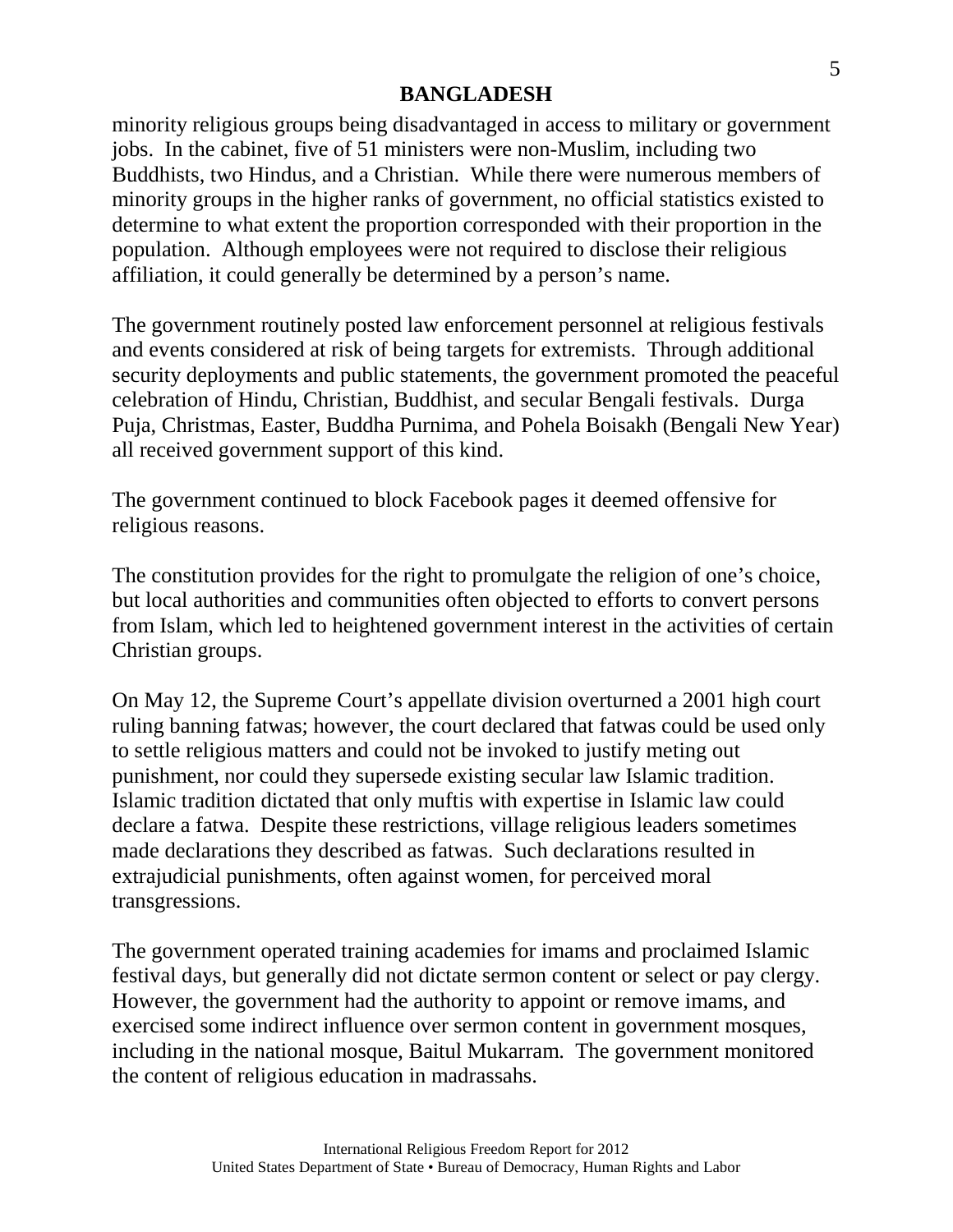The Ministry of Religious Affairs administered four funds for religious and cultural activities: the Islamic Foundation, the Hindu Welfare Trust, the Christian Religious Welfare Trust, and the Buddhist Welfare Trust. These religious trusts used their funding for literacy and religious programs, observing festivals, repairing religious buildings, and for helping destitute families.

## **Section III. Status of Societal Respect for Religious Freedom**

There were reports of societal abuses or discrimination based on religious affiliation, belief, or practice, and prominent societal leaders took positive steps to promote religious freedom. Violence directed against members of minority religious groups continued to result in the loss of lives and property, but it was difficult to determine whether the true motives were religious animosity, criminal intent, personal conflict, property disputes, or some combination thereof. Members of minority religious groups were often at the bottom of the social hierarchy and had the least political recourse.

Societal groups at times incited violence against or harassment of members of minority religious groups. The most common type of abuse was arson and looting of religious sites and homes. For example, on April 3, Muslim students from Fatehpur, Satkhira looted and burned eight Hindu families' homes, including the home of the local school superintendent. The Fatehpur incident occurred after high school students performed a play which allegedly insulted the Prophet Mohammed. On August 4 in Chirirbandar, Dinajpur, a local Muslim official told journalists that Hindus opposed building a mosque on donated land. Fearing violence, the police banned public gatherings, but were overwhelmed by a crowd of 1,500 largely Muslim community members who burned at least 20 homes, affecting 35 Hindu families. Police arrested eight people in connection with the arson, and suspended construction of the mosque.

Buddhists in Ramu, Cox's Bazar, and neighboring cities experienced communal violence on September 29 and 30. After rumors spread that a local Buddhist youth posted anti-Islamic photos on Facebook, thousands of protesters burned and vandalized Buddhist homes and temples. Local police called in supplemental security forces to quell the violence, but attackers had already set fire to at least 15 Buddhist temples and 100 homes. The Home Ministry increased law enforcement presence around neighboring Buddhist sites. Violence spread in the following days to Patiya, Chittagong, where two Buddhist monasteries and one Hindu temple were burned, and to Ukhia and Teknaf, Cox's Bazar, where two monasteries and five homes were burned. The prime minister, home minister, and foreign minister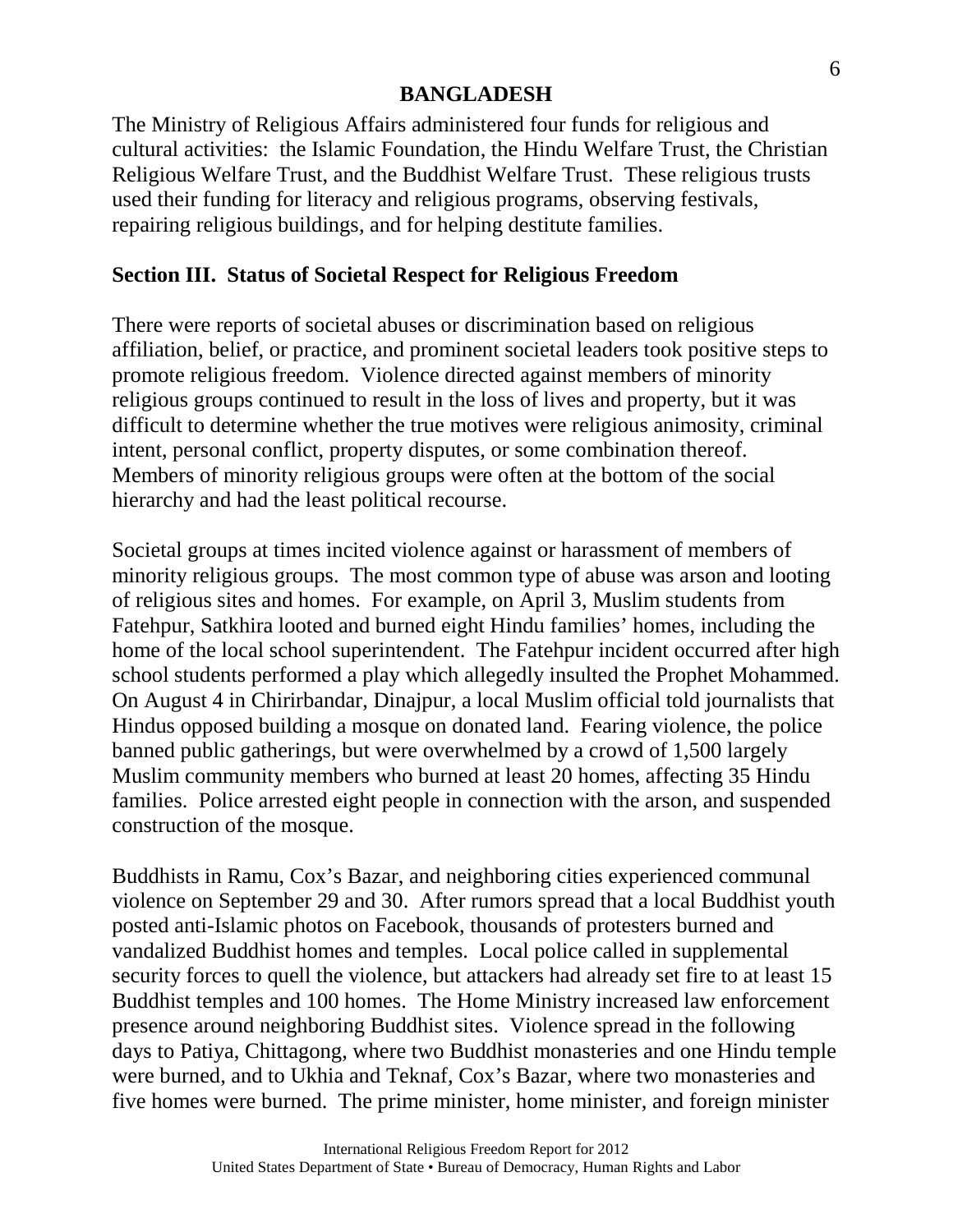all immediately issued strong statements condemning the violence and reaffirming the tolerant, secular, multi-religious nature of the country. The prime minister travelled to Ramu to convey the extent of her concern.

The government funded reconstruction of the burned temples and monasteries. Prominent societal leaders from all religious groups, universities, and rights organizations condemned the attack and called for interreligious harmony. According to the government's official inquiry into the Ramu incidents, the thensuperintendent of police of Cox's Bazar and the then-officer-in-charge of Ramu police station failed to take appropriate measures to stop the violence. The report charged the two officials with negligence of official duties and withdrew them from their duty stations.

While contentious issues in the Hill Tracts related primarily to economic matters, including tension over increased Bengali settlement, the issues sometimes acquired an ethnic and religious tinge because many of the original inhabitants were members of tribal groups with Buddhist, Hindu, or Christian affiliation.

The Ahmadiyya Muslim community also suffered harassment. In addition to destruction of Ahmadi homes and mosques, the community faced obstacles in conducting burials and building mosques. For example, when an Ahmadi family tried to bury a family member at an ancestral site in Tejgaon, Dhaka on July 20, members of the anti-Ahmadi Khatme Nabuwat Movement obstructed his burial. When the family buried him at a different site, members of the same movement tried to exhume his body, although local officials and police stopped the exhumation attempt. On November 7, inhabitants of Taraganj, Rangpur attacked an Ahmadi community, setting fire to two homes and a mosque and injuring 15. The attackers, who numbered over 1,000, were allegedly incited by loudspeaker announcements concerning the building of a new Ahmadi mosque in the area. Police quelled the violence and arrested eleven people in connection with the attack.

Some newspapers occasionally printed anti-Semitic articles and commentary.

# **Section IV. U.S. Government Policy**

The U.S. embassy continued to express concern about the rights of members of religious and ethnic minorities, including in discussions with government officials. The ambassador and embassy staff traveled throughout the country and met with members of minority religious groups to discuss religious freedom concerns and